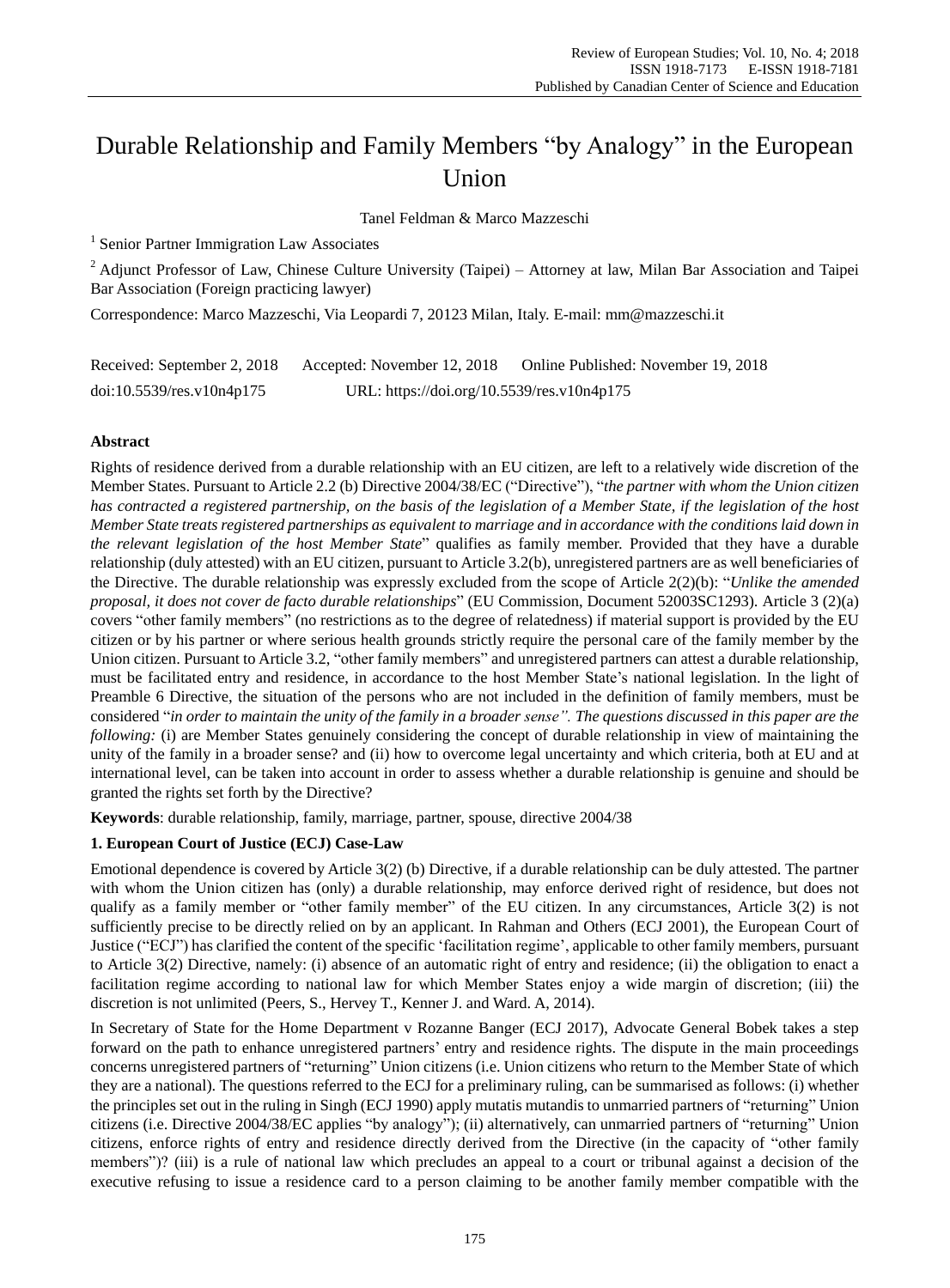# Directive? (Tekofsky A, 2007, Collet B, 2017; Elsuwege P.V. and Kochenov D, 2011; Honohan I., 2009)

AG Bobek takes the view that in interpretation of Article 45 TFEU or on a subsidiary basis of Article 21(1) TFEU, as the case at issue, Article 3(2) Directive applies by analogy. However, it cannot lead to any automatic right of residence (can only reach as far as Article 3(2) itself could have reached, if it were directly applicable). The Advocate General recalls that the notion of "family" under Article 8 of the European Convention on Human Rights ("ECHR") is not confined to marriage-based relationships and may encompass other de facto "family" ties where the parties are living together out of wedlock", in situations where children were born out of wedlock (ECHR, Schalk and Kopf v Austria). Finally, AG Bobek underlines that "*with regard to who is effectively "close" to a person, formal box-based generalisations are hardly appropriate*".

In Coman and Others (ECJ 2016), the questions referred to the ECJ by the Romanian Constitutional Court, cover all the relevant options provided for by the Directive 2004/38, recognition as spouse of an EU national who has exercised the right to freedom of movement under the EU Treaties, and recognition as "another family member" or a partner with whom the said Union citizen has a durable relationship, duly attested (Groussot X. and A. Zemskova A., 2019). Although ruled out by the suggested recognition in the capacity of spouse (Battaglia F., 2018), the Advocate General addresses the possible recognition as "another family member" or a partner with whom the ("returning") Union citizen has a durable relationship, duly attested. The ECJ disregarded the possible recognition as "another family member" or a partner with whom the ("returning") Union citizen has a durable relationship, duly attested. In the same case, referring to the judgment in Metock and Others (ECJ 2008), Advocate General Wathelet emphasises the irrelevance of the fact that the couple did not live continuously together: "In a globalised world, it is not unusual for a couple one of whom works abroad not to share the same accommodation for longer or shorter periods owing to the distance between the two countries, the accessibility of means of transport, the employment of the other spouse or the children's education. The fact that the couple do not live together cannot in itself have any effect on the existence of a proven stable relationship — which is the *case — and, consequently, on the existence of a family life*." Such an observation should apply mutatis mutandis to unmarried partners (e.g. the national legislation in Belgium provides for a clear alternative to the cohabitation for at least one uninterrupted year, notably the partners have known each other for a minimum of two years (Arcarazo D. A., 2009 ; Lansbergen A., 2009). Lastly, in Coman and Others, Advocate General Wathelet, relies inter alia on the interpretation of the EU law "*in the light of the present-day circumstances*" (i.e. increase in the number of Member States allowing marriage between persons of the same sex). It must be observed that today, more and more couples make the choice of free union. Expressly excluded from the scope of Article 2(2)(b) Directive in 2004, the concept of durable relationship should be reconsidered in the light of the present-day circumstances.

#### **2. Definition of Family Under International Instruments**

To consider the concept of *family in a broader sense*, the definition of family under international instruments (Manca L., 2018; Banda F. and Eekelarr J., 2017)) must be briefly overviewed. The U.N. Human Rights Council recently outlined that there is no definition of the family under international human rights law. According to the Human Rights Committee, the concept of family may differ in some respects from State to State and that is therefore "*not possible to give the concept a standard definition*." Similarly, the UN Committee on Economic, Social and Cultural Rights has stated that the concept must be understood "in a wide sense" and "in accordance with appropriate local usage." Likewise, the notion of "family environment" in the Convention on the Rights of the Child may encompass children"s social ties in a wider sense. The Convention on the Protection of the Rights of all Migrant Workers and Members of their Families (Alston P. and Megret F., 2018)) defines the family as encompassing all relationships that, under applicable law, "*produces effects equivalent to marriage*" (see art. 4 and art. 44(2)). However, international standards set forth at least two minimum conditions for the recognition and protection of families at the national level, namely (i) the respect for the principle of equality and non-discrimination; and (ii) the effective guarantee of the best interest of the child. Art. 1 of the International Labor Organization (ILO) Convention on workers with family responsibilities, set forth that the *Convention shall also be* applied to other members of their immediate family who clearly need their care or support .....", and, furthermore, in its Recommendation n. 165/1981, ILO outlines that protection under the ILO Convention must be guaranteed also "*to other* members of their immediate family who need their care or support, where such responsibilities restrict their possibilities *of preparing for, entering, participating or advancing in economic activity.* The European Migration Network outlined that when partners are not formally married, other forms of partnership can be proved through a civil union contract or a registered partnership agreement (Guth J., 2011). Where the scope of family reunification has been extended beyond the core members of the family, as a general rule applicant must submit relevant documents that support the existence of the relationship (UNHCR, 2015). Documentary evidence is also required in the case of extended family members who are dependent on the sponsor, for example continuous and long-term wire transfers via a bank to prove material dependency. The OECD Glossary of statistical terms, defines "*foreigners admitted for family formation or reunification*" as foreigners admitted because they are the immediate relatives of citizens or foreigners already residing in the receiving country or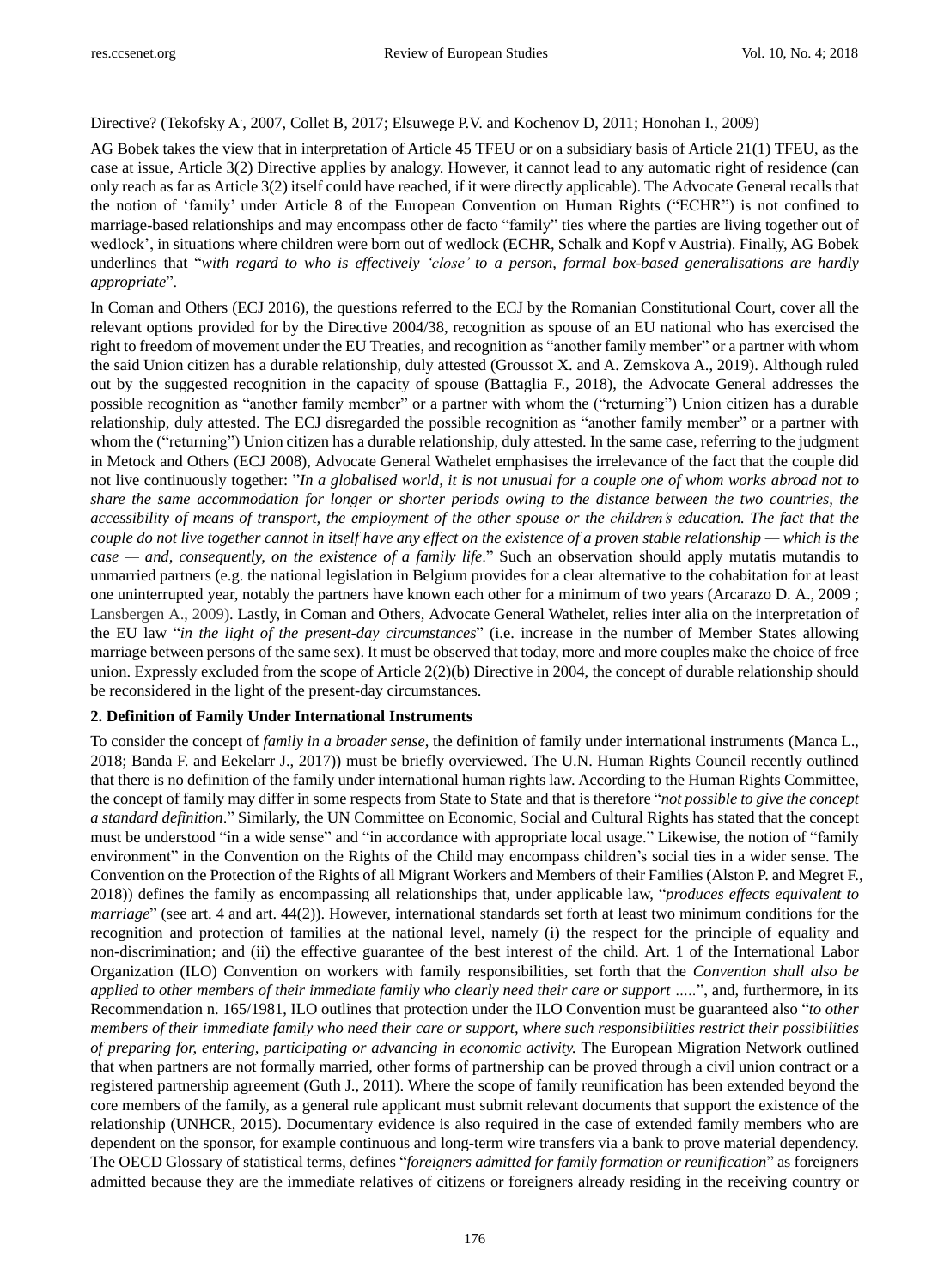because they are the foreign fianc  $\acute{\mathbf{e}}(e)$ s or the foreign adopted children of citizens. The definition of immediate relatives varies from country to country, but it generally includes the spouse and minor children of the person concerned. The European Court of Human Rights (Guide on Article 8, 2017) has established that the essential ingredient of family life is the right to live together so that family relationships may develop normally (ECHR, Marckx v Belgium , 1979) and members of the family may enjoy each other's company (ECHR, Olsson v Sweden, 1988). The notion of family life is an autonomous concept: consequently, whether or not "family life" exists is essentially a question of fact depending upon the real existence in practice of close personal ties (ECHR, Paradiso and Campanelli, 2017). The Court will therefore look at de facto family ties, such as applicants living together, in the absence of any legal recognition of family life (ECHR, Johnston and Others v Ireland , 1986). Other factors will include the length of the relationship and, in the case of couples, whether they have demonstrated their commitment to each other by having children together (ECHR, X, Y and Z v United Kingdom, 1997). In Ahrens v Germany (2012), the ECHR found no de facto family life where the relationship between the mother and the applicant had ended approximately one year before the child was conceived and partners had a relationship of a sexual nature only (Basset U., 2012). The EC Commission outlines In the Communication on guidance for the better transposition of Directive 2004/38 that recognition as "durable partners" can be provided by any means but must take into account the need of safeguarding the unity of the family in a broad sense. National rules on durability of partnership can require a minimum amount of time as a criterion for confirming that relations is "durable" but they should take into consideration also other relevant aspects such as a joint mortgage to buy a home. Other criteria to assess the genuinity of a durable relationship, can be also excerpted by analogy from the Handbook on addressing the issue of alleged marriages of convenience between EU citizens and non-EU nationals in the context of EU law on free movement of EU citizens (2014), that outlines the following to determine whether couples are genuine: (i) the fact that the non EU spouse would could obtain a right of residence in his/her own capacity; (ii) the non EU spouse has lawfully resided in another EU country before seeking EU rights in the host EU country; (iii) whether the relationship has lasted for a long time; (iv) if spouses are sharing parental responsibility together for one or more children; (v) when spouses can prove to have a common domicile or household; (vi) if not living together, they can show to maintain regular and frequent contact; (vii) the circumstance that spouses have entered a serious long-term legal or financial commitment (e.g. a mortgage to buy a home); or (viii) when their marriage has lasted for a long time (Szabados T., 2017, Titshaw S., 2016)).

#### **3. The Concept of "Durable Relationship" Across the EU**

National legislations should contain on the one hand *"criteria which are consistent with the normal meaning of the term "facilitate*" "in the sense of Rahman and Others (ECJ 2011), and on the other hand, provide for the right to an examination considering any other relevant means of evidence. The Court has ruled that "*the host Member State must ensure that its* legislation contains criteria ... consistent with the normal meaning of the term "facilitate" and of the words relating to *dependence used in Article 3(2), and which do not deprive that provision of its effectiveness*" In Home Department v Rozanne Banger (ECJ 2017), the Court confirmed that considering the discretion given to the Member States and the facilitation regime provided for by the EU law, Directive 2004/38, must be applied by analogy to unregistered partners of returning EU citizens. However, to qualify under the 2016 No. [1052,](http://www.legislation.gov.uk/uksi/2016/1052/made) [Part](http://www.legislation.gov.uk/uksi/2016/1052/part/2/made) 2, Regulation 12, granting a Family permit to extended family members, Ms Rozanne Banger must meet the criteria of eligibility under 2016 No. [1052,](http://www.legislation.gov.uk/uksi/2016/1052/made) [Part](http://www.legislation.gov.uk/uksi/2016/1052/part/2/made) 2, Regulation 8, and notably to bring evidence of a durable relationship (considering the Secretary of State"s guidance, a durable relationship normally requires a relationship last for two years and to be one akin to a marriage). In addition, the Entry Clearance Officer needs to consider whether *"in all the circumstances, it appears appropriate to issue the family permit*" In context, different criteria must be assessed, inter alia: (i) "*where refusing the family member would not prevent* the EEA national from exercising his / her Treaty rights or would not create an effective obstacle to the exercise of Treaty rights"; (ii) "if the applicant would have been refused entry to the UK on general grounds for refusal had they been *applying for entry under the Immigration Rules*". It is important to understand how the Directive has been implemented (Carrera S. and Atger Anais F., 2009 ; Chenoy C. 2015)) and it is being interpreted by member states (Walcke A., 2016; Lansbergen A., 2009; Mantu S. 2018; Toner H., 2006). In **Italy,** the Directive was transposed by Legislative Decree n. 30/2007 (Lang A. and Nascimbene B., 2007). The Decree set forth that it applies to the partner with whom the EU citizen has a stable relationship duly attested by the State of origin of the EU citizen, thus adding the requirement of the "*attestation of the relationship by another EU State*" (criterion recently suggested as well by AG Bobek in Philips and Philips France v Commission, (ECJ 2017). The Jurisprudence provides for certain criteria to determine whether a stable relationship can be considered "duly attested". The Court of Verona (10.12.2014) has held that the relationship must be registered in another EU member State where such relationship is permitted but did not require the relationship to have lasted any specific duration of time. The Ministry of Health (Circolare 2 agosto 2007, n. 12712) providing instructions on the implementation of the said decree, pointed out that as a consequence thereof, a "domestic partner" whose relationship is not duly attested and recognised by another EU States, cannot be considered as family member. No other criteria, e.g. common household for a certain period, the undertaking of shared long-term legal, social or financial commitments (for example, a mortgage to buy a house), or having a child or children together, are set out in the law, nor have they been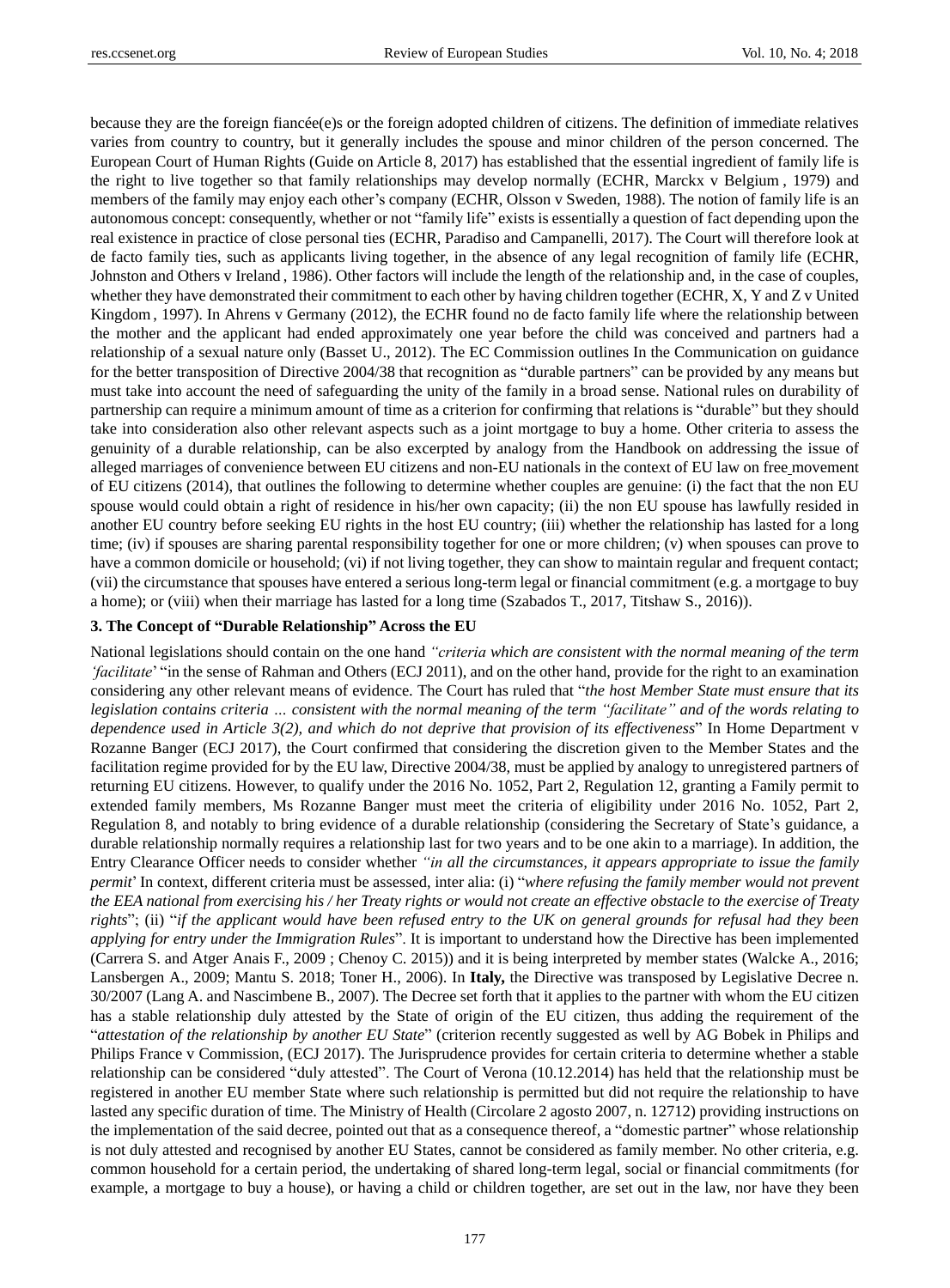identified in practice (Di Filippo, 2008). In **the Netherlands**, the national legislation"s requirements are: cohabitation for at least six months proven by a registration with a municipality or a child together proven by a birth certificate. These criteria are not exhaustive and other means of evidence of a durable relationship will also be considered. In **Malta**, the concept of durable relationship is not defined by the national legislation. It is however custom that in order to prove a long and durable relationship, the government department requires that the applicants bring proof that they have been in a relationship for at least two years. This can be proven by providing evidence of joint bank accounts, joint lease/purchase of properties, affidavit by bankers/lawyers to this effect. **Poland** did not fully (correctly) implement the Directive, as it does not provide for a statutory definition of "durable relationship" (Polish law does not recognise same-sex partnerships or marriages). However, such a definition has been created by the Polish jurisprudence. Each case is assessed individually. The following criteria are relevant: emotional, financial, economic and physical link between the partners. These criteria are not exhaustive. All evidences can be used to prove existence of a durable relationship (e.g. lease agreement signed by both partners, photos, ticket/hotel bookings from holidays, common bank account etc.)( Grzeszczak R. and Gniadzik M, 2015). In **Portugal**, a partner is someone who lives with an EU citizen, under a partnership concluded in accordance with the law or with whom the EU citizen maintains a permanent relationship duly certified by the Member State where he/she resides. The national legislation requires a cohabitation for more than two years. In the absence of any legal provision which requires specific documents / evidences to be provided, the partnership can be evidenced by any legal way. In **Romania**, the national legislation does not expressly provide for the definition of "durable relationship" with regard to the partnership with an EU citizen. However, in case of the unregistered partnership, the partners must bring proof of a "long-standing relationship". In order to prove such a relationship, the partners must bring evidence of a long-standing cohabitation. (no indication of minimum time) All means of evidence proving a" long-standing cohabitation relationship" are accepted. In **Spain**, a definition of durable relationship is provided for by art. 2.bis.1.b and 2.bis. 4 b Royal Decree 249/2007. The national legislation"s requirements are: common child and cohabitation or cohabitation for more than one year. The national legislation does not provide for specific documents that must be provided to evidence the cohabitation. In **Sweden:** the national legislation does not provide for the definition of a durable relationship. However, according to Swedish jurisprudence, durable relationships may at first hand bear reference to common law spouses. Sweden has voluntarily granted the same rights to common law spouses and spouses (i.e. common law spouses are covered by the definition of a family member and thereby granted the same right of residence). Common law spouses are two people who steadily live together as a couple and have a common household. A couple is deemed to steadily live together if they have a common permanent house, they have been living together for a while, and intend to continue doing so. There is no minimum duration provided for. A common household means that the couple co-operate in everyday work and have certain economic co-operation. In the **Czech Republic**, the national legislation does not provide for a definition of a durable relationship. A strong and intense relationship would determine derived right of residence. Possible means of evidence: photos, affidavits, common possession of property (such as real estate property, cars, house equipment, etc.). **Denmark** has been partially implemented the Directive into the Danish Alien Act and Executive Order 474 of 12 May, 2011. Pursuant to the Executive Order, a "durable relationship" is deemed to exist if a person over the age of 18, is in a permanent relationship of a long duration and live together in a joint residence, with an EU citizen over the age of 18. If these criteria are met, the person living with the EU-citizen is granted the same rights as a spouse (see Section 2 of the Executive Order, which corresponds to Article 3 of the Directive). There are no strict criteria in regard to the duration of the permanent relationship, however, an individual case by case assessment is required. Pursuant to the guidance provided by the Danish Immigration Service, emphasis can be placed on the duration of the parties" acquaintance and their possible cohabitation abroad and in Denmark. In general, it is assumed that 18 months to 2 years of cohabitation in a joint residence is sufficient to establish a permanent relationship of a long duration. As means of evidence, the partners may present a jointly signed lease, proof of a joint loan or public records. As Denmark allows same-sex marriage that part of the Executive Order is only applicable to unmarried couples, of the same or opposite sex. In **France**, the national legislation does not provide for the definition of durable relationship. The national legislation"s requirement is cohabitation for at least five years, in France or in any other country. Other "relevant" criteria can be considered (e.g. common child). In **Greece**, the partners are required to bring proof of a stable and continuous joint (living) relationship, by any means of available evidence. Thorough examination of the personal status of the relevant persons is undertaken and acceptance or denial must be justified. The assessment criteria are determined considering the principles of proportionality and fairness. In **Hungary,** the national legislation does not provide for a distinctive definition of a durable relationship. The concept is encompassed by the "civil partnership" definition provided for by Section 6:514 of the Act V of 2013 on the Civil Code. Civil partners mean two unmarried partners living together in an emotional and financial community in the same household, provided that neither of them is engaged in marriage or partnership with another person (registered or otherwise), they are not close relatives, and they are not sisters, or brothers. Pursuant to the Hungarian Act I of 2007 on the Admission and Residence of Persons with the Right of Free Movement and Residence implementing Directive 2004/38, the partner with whom a Hungarian citizen or an EEA national has contracted a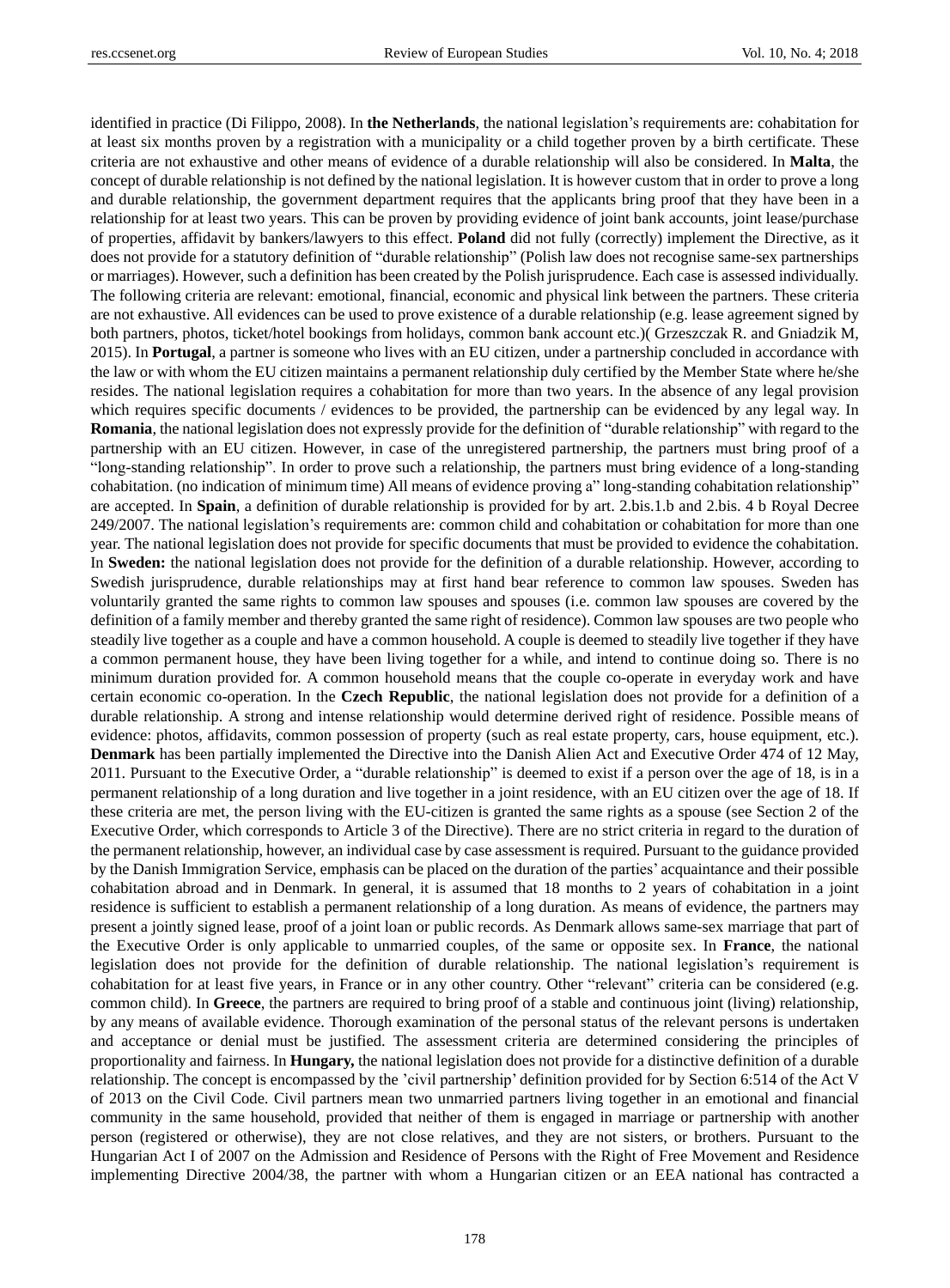registered partnership before the relevant Hungarian authority or the authority of another Member State of the European Union, shall be considered a family member as well. Therefore, while the de facto civil partnership (includes durable relationship) could exist, for the purpose of the application of such Act it also has to be registered in the Record of Civil Partnership Statements. It must be distinguished between the registered de facto civil partnerships and the registered partnerships. In **Switzerland**, the national legislation does not provide for a definition of durable relationship. This provision is unlikely to be considered as Switzerland does not directly implement the Directive. EU/EFTA nationals are usually granted residence on their own merit and intentions (such as employment, studies, job-search etc.). In the event of a non-EU/EFTA national accompanying or joining an EU/EFTA national to Switzerland, the criteria follow those which are applied for non-EU/EFTA nationals seeking family reunification with another non-EU/EFTA national. In **Germany,** under the Freedom of Movement Act for EU Nationals ("Freizügigkeitsgesetz-EU"), any EU national is fully entitled to free movement within Germany. Therefore, they do only have to keep their passports or any accepted alternative documents with them and to produce such document on request to the responsible public officials. Further, they will have to keep their passport with them when crossing the border and to show it to public officials if requested so. The same goes for their family members, e.g. spouses, registered partners in life (of same sex), children up to 21 years of age as well as parents and grandparents if the EU national has maintenance obligations for them. Hence, the Act applies to spouses and family members but does not include common spouse partnerships and does therefore not seem to recognise the principle of durable relationship. However, it is common sense that the authorities in applying their discretion on how to apply the laws have to take the Directive into consideration and shall facilitate the entry and residence of the partner with whom the Union citizen has a durable relationship, duly attested. Despite of this obligation there is no statutory definition of "durable relationship" in the Act and the commentaries do not specify how these requirements can be proven. There is no minimum duration of such a durable relationship that is required by law and at the end of the day it all comes down to the discretion of the person in charge. In **Belgium**, unmarried partners of EU citizens, may enforce particular rights provided for by the national legislation pursuant to Article 3.2 (b) Directive and settled case law of the ECJ. Firstly, unmarried partners have registered a legal partnership recognised by the national legislation as equivalent to marriage in Belgium, qualify as family members. Unmarried partners that have not concluded a legal partnership recognised by the national legislation as equivalent to marriage, must bring proof of a durable and stable relationship, by any means of evidence. Unless they have a common child, they must submit proof of legal cohabitation in Belgium or in any other country, during an uninterrupted period of at least one year preceding the demand or proof that they: (i) have known each other for a minimum of two years, during which time they have maintained regular contact (by phone, courier or email) and, (ii) have met at least three times in the two years preceding the demand, spending a minimum of 45 days in aggregate together. Providing that the criteria below mentioned are met, the relationship is deemed to be durable and stable. On the contrary, the application will be assessed on its merits, considering the duration, intensity and stability of the relationship. In **Austria,** legislation does not provide any definition, but case law and commentary say that cohabitation and having children in common are a strong evidence of a relationship similar to a marriage. Evidence can include: registration at the same address, witnesses, shared assets/property. Emotional connection with mere plans to live together and spending vacations together is considered to fall short of the durable relationship threshold.

#### **4. Conclusions**

From Germany where common spouse partnership is merely not recognised by the national legislation, to Sweden has voluntarily and almost unconditionally granted the same rights to common law spouses and spouses, Member States are eventually facilitating entry and residence to the partner with whom the Union citizen has a durable relationship, duly attested. However, apparently, all Member States undertake an extensive examination of the personal circumstances and justify any denial of entry or residence to unmarried partners. Most of the Member States attach little importance to the maintenance of the unity of the family in a broader sense. In the light of the above considerations, to facilitate a fair and genuinely extensive examination of their case, unmarried partners should: (i) find out, assess and insofar as possible understand the criteria laid down by the national legislation in the host Member State; (ii) lodge applications on grounds of the national legislation and case-law rather than directly enforcing the EU law; (iii) verify whether a "last moment" partnership concluded in accordance to the law of the country where the family was constituted, would be a mandatory or useful step; (iv) verify whether families constituted in third-countries, will be subject to the same conditions given to families constituted in a Member State; (v) consider that unmarried partners of "returning" EU citizens are beneficiaries (by analogy) of Article 3.2(b) Directive. Often, applicants must decide whether to provide merely evidences (sometimes doubtable evidences), to satisfy the criteria laid down by the national legislation, or substantial evidences "*more than a* mere scintilla. It means such relevant evidence as a reasonable mind might accept as adequate to support a conclusion", not necessary qualifying under such criteria, but stating a genuine durable relationship. The latter option must be chosen. Member States are given wide discretion to assess such circumstances. However, the concept of "facilitation" cannot be deprived of its effectiveness and finally: "*qui potest majus potest et minus*".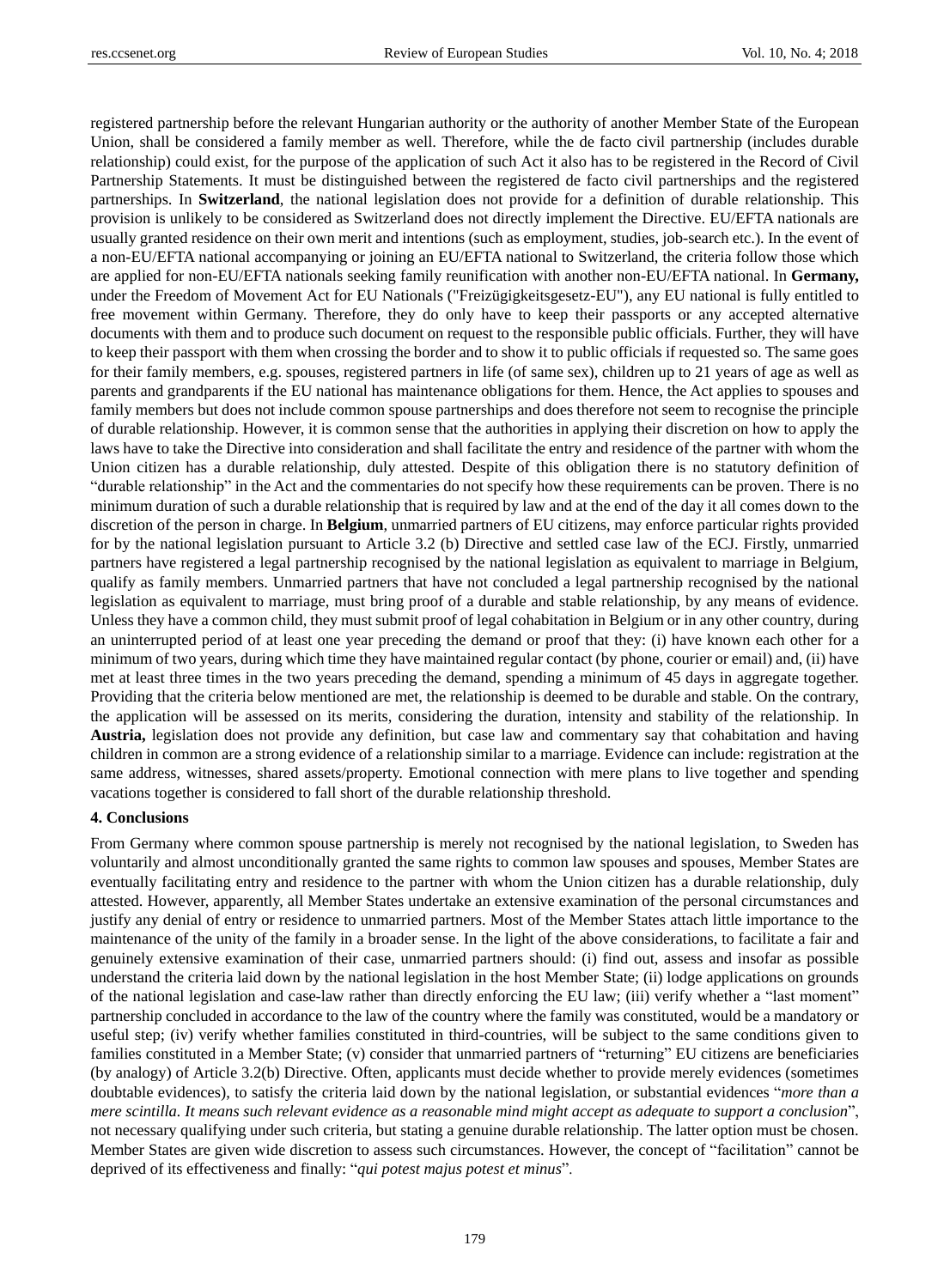#### **Acknowledgements**

Country contributions were provided by: Elmar Drabek (Austria), Bernard Caris (Belgium), Tommy Angermair (Denmark), Karl Waheed (France), Gunther Mavers (Germany), Kalypso Kontogianni (Greece), Inge Eggen-te Pas (the Netherlands), David Kiss (Hungary), Antoine Saliba Haig (Malta), Anca Vatasoiu (Romania), Ana Garicano (Spain), Jonas Lindblad (Sweden), Karolina Schiffter (Poland), Ana Pedro de Castro (Portugal), Nina Perch Nielsen (Switzerland)**,** Veronika Pleskova **(**Czech Republic)

# **References**

#### **Legislation**

Communication from the Commission to the European Parliament pursuant to the second subparagraph of Article 251 (2) of the EC Treaty concerning the common position of the Council on the adoption of a European Parliament and Council Directive on the right of citizens of the Union and their family members to move and reside freely within the territory of the Member States, Document 52003SC1293, SEC/2003/1293 final - COD 2001/0111

TFEU - Treaty for the functioning of the European Union, 2012/C 326/01

EU Treaties : Article 3(2) of the Treaty on European Union (TEU); Article 21 of the Treaty on the Functioning of the European Union (TFEU); Titles IV and V TFEU; Article 45 of the Charter of Fundamental Rights of the European Union

U.N. Thirty-first session - Protection of the family: contribution of the family to the realization of the right to an adequate standard of living for its members, particularly through its role in poverty eradication and achieving sustainable development - A/HRC/31/37 – 15.1. 2016

UN Convention on the Rights of the Child of 20.11.1989

UN International Convention on the Protection of the Rights of All Migrant Workers and Members of Their Families of 18 December 1990

International Labor Organization – Workers with Family Responsibilities Convention, 1981 (No. 156)

## **Jurisprudence**

European Court of Justice, C‑370/90, The Queen v Immigration Appeal Tribunal et Surinder Singh

European Court of Justice, C-127/08, Blaise Baheten Metock and Others v Minister for Justice

European Court of Justice, C‑83/11, Secretary of State for the Home Department v Muhammad Sazzadur Rahman and others

European Court of Justice, C-673/16, Relu Adrian Coman and Others v Inspectoratul General pentru Imigrări and **Others** 

European court of Justice, C-551/16, J. Klein Schiphorst v Raad van bestuur van het Uitvoeringsinstituut werknemersverzekeringen

European Court of Justice, C-89/17, Secretary of State for the Home Department v Rozanne Banger

European Court of Justice, C-98/17, Philips and Philips France v Commission

European Court of Human Rights, Marckx v Belgium, 13.6.1979

European Court of Human Rights, Johnston and Others v Ireland, 18.12.1986

European Court of Human Rights, Olsson v Sweden, 24.3.1988

European Court of Human Rights, X, Y and Z v United Kingdom, 22.4.1997

European Court of Human Rights, Schalk and Kopf v Austria, 24.6.2010

European Court of Human Rights, Ahrens v Germany, 22.3.2012

European Court of Human Rights, Paradiso and Campanelli v Italy, 24.1.2017

Alston, P., & Megret F. (2018). The United Nations and Human Rights: A Critical Appraisal, 2nd ed., eds, Oxford University Press. <https://doi.org/10.3366/edinburgh/9781474410045.003.0004>

Arcarazo, D. A. (2009). Immigration in the European Union: Family reunification after the Metock case. *UC Dublin L. Rev.*, *9*, 64.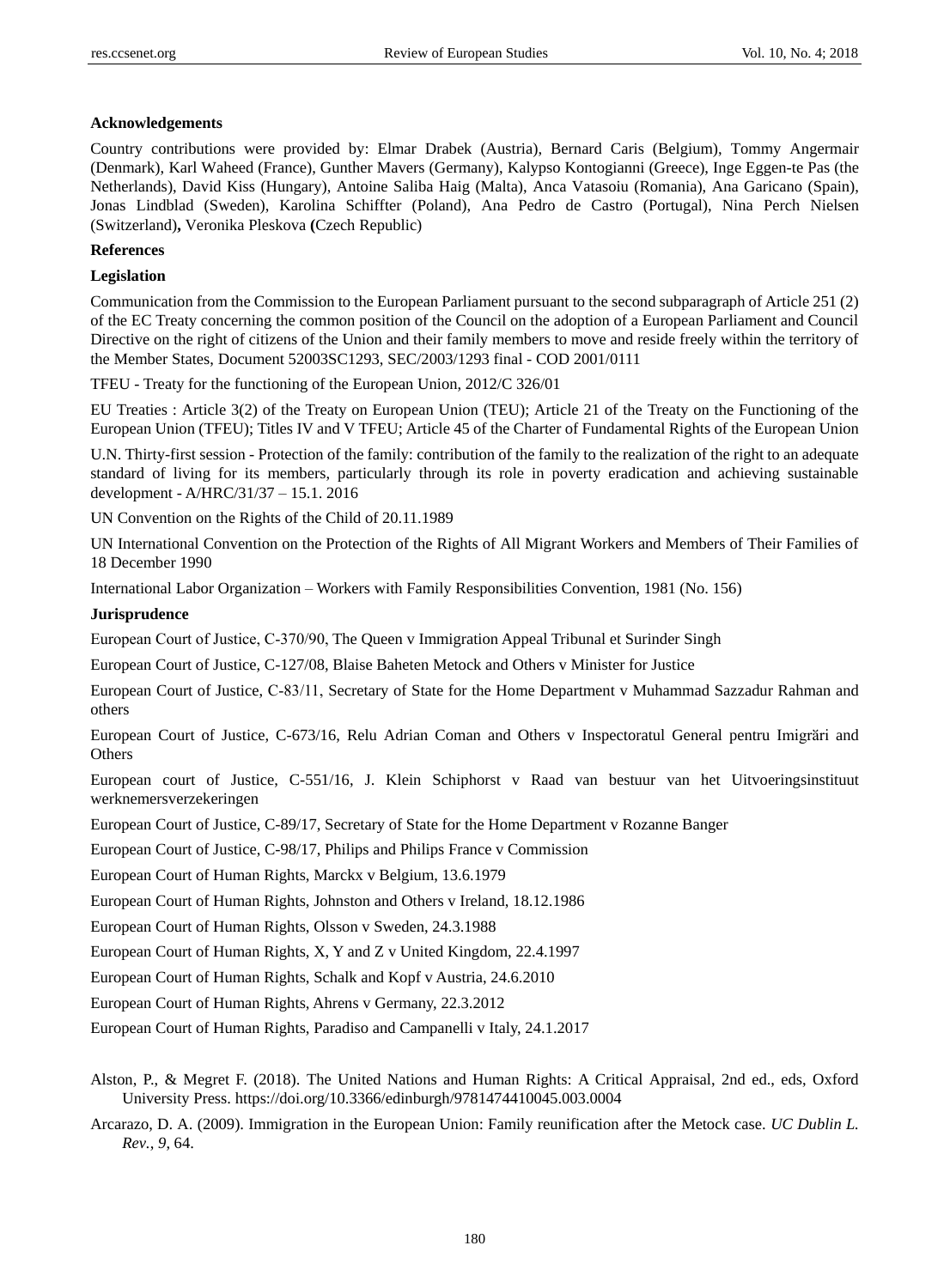- Ballesteros, M., Kelly, G., Meurens, N., & Perego, A. (2016). Obstacles to the right of free movement and residence for EU citizens and their families: Comparative Analysis. *Study for the Policy Department for Citizens" Rights and Constitutional Affairs, European Parliament*, 87-92.
- Banda, F., & Eekelarr, J. (2017) International Conceptions of the Family, in International & Comparative Law Quarterly, pp. 833-862.
- Basset, U. (2012). What is a Family? Exploring the Juridical Ground of Familism Today (2012). 3 Iwr'L. J. JURIS. FAM. 301.
- Battaglia, F. (2018). La definizione di coniuge ai sensi della Direttiva 38/2004: il caso Coman e Hamilton, Ordine internazionale e diritti umani, pp. 301-321
- Carrera S., & Atger, A. F. (2009). Implementation of Directive 2004/38 in the context of EU Enlargement A proliferation of different forms of citizenship?, Centre for European Studies Special, Report 17.
- Collet, B. (2017). How European Immigration Policies Interfere with Transnational Couples' Citizenship. *Journal of Comparative Family Studies*, *48*(3).
- Di Filippo, M. (2008). La libera circolazione dei cittadini comunitari e l"ordinamento italiano:(poche) luci e (molte) ombre nell"attuazione della direttiva 2004/38/CE. *Rivista di diritto internazionale*, *91*, 420-448.
- ECAS: Comparative study on the application of Directive 2004/38/EC of 29 April 2004 August 7, 2009
- EMN Synthesis Report (2016). EMN Synthesis Report for the EMN Focused Study on Family Reunification of Third-Country Nationals in the EU plus Norway: National Report (Migrapol EMN [Doc 382]).
- Groussot, X., & Zemskova, A. (2018). The Resilience of Rights and European Integration.
- Grzeszczak, R., & Gniadzik, M. (2015). The Right of European Union Citizens and Their Family Members to Move Freely within the Territory of Member States. *Polish Rev. Int'l & Eur. L.*, *4*, 73. <https://doi.org/10.21697/priel.2015.4.1.03>
- Guide on Article 8 of the ECHR Council of Europe/European Court of Human Rights, 30.4.2017
- Guth, J. (2011). When is a Partner not a Partner? Conceptualisations of "Family"in EU free movement Law. *Journal of social welfare and family law*, *33*(2), 193-204. <https://doi.org/10.1080/09649069.2011.617078>
- Handbook on addressing the issue of alleged marriages of convenience between EU citizens and non-EU nationals in the context of EU law on free movement of EU citizens ,EC Commission, Commission staff working document, 26.9.2014, SWD(2014) 284 final
- Honohan, I. (2009). Reconsidering the claim to family reunification in migration. *Political studies*, *57*(4), 768-787. <https://doi.org/10.1111/j.1467-9248.2008.00761.x>
- Lang, A., & Nascimbene, B. (2007). L'attuazione in Italia della direttiva 2004/38/CE sulla libera circolazione dei cittadini dell'Unione europea. *Diritto, immigrazione e cittadinanza*.
- Lansbergen, A. (2009). Metock, implementation of the Citizens' Rights Directive and lessons for EU citizenship. *Journal of Social Welfare & Family Law*, *31*(3), 285-297. <https://doi.org/10.1080/09649060903354605>
- Legal opinion to the Court of Justice of European Union Case C-673/16, filed by The Ordo Iuris Institute for Legal Culture (unpublished)
- Manca, L. (2018). Family reunification in international law : the current United Nations legal framework, and the practice of human right bodies, Nomos, n. 2/2018, p. 4
- Mantu, S. A. (2018). Permanent Residence. Implementation Issues under Directive 2004/38.
- MIGRAPOL EMN. (2017). Family Reunification of Third-Country Nationals in the EU plus Norway: National Report, EMN Synthesis Report, [Doc 382], April 2017.
- Peers, S., Hervey, T., Kenner, J., & Ward, A. (Eds.). (2014). *The EU Charter of fundamental rights: a commentary*. Bloomsbury Publishing. <https://doi.org/10.5771/9783845259055>
- Szabados, T. (2017). National Courts in the Frontline: Abuse of Rights under the Citizens' Rights Directive. *Utrecht J. Int'l & Eur. L.*, *33*, 84. <https://doi.org/10.5334/ujiel.417>
- Tekofsky, A. (2007). The Power to Control v the Right to Enter: Admission of Third Country National Relatives in Case-Law from the European Court of Justice. *CHALLENGE Working Paper*, (192).